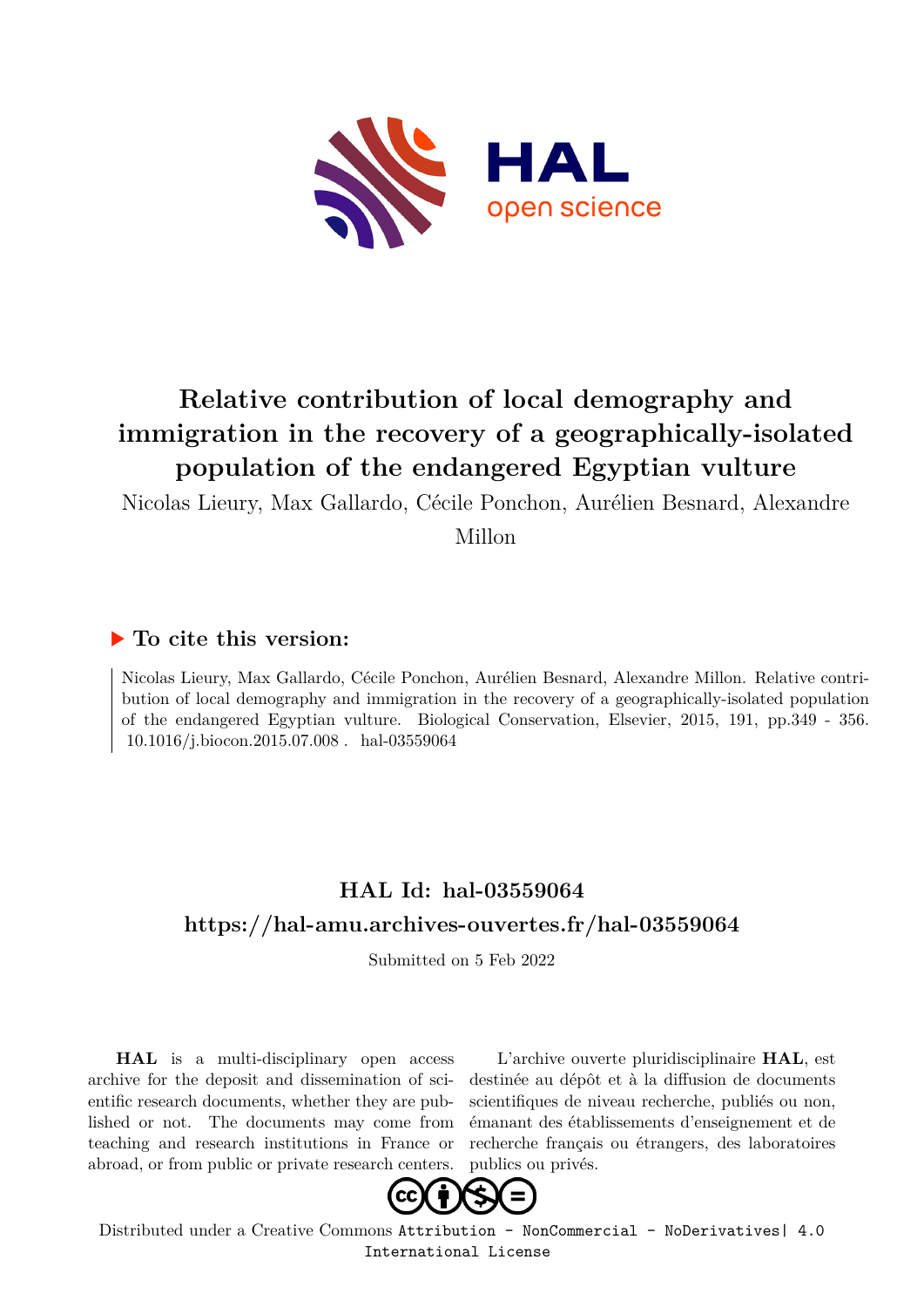## Relative contribution of local demography and immigration in the recovery of a geographically-isolated population of the endangered Egyptian vulture

Nicolas Lieury <sup>a,b</sup>, Max Gallardo <sup>c</sup>, Cécile Ponchon <sup>d</sup>, Aurélien Besnard <sup>e</sup>, Alexandre Millon <sup>a,\*</sup>

a Institut Méditerranéen de Biodiversité et d'Ecologie marine et continentale (IMBE), Aix-Marseille Université, UMR CNRS IRD Avignon Université, Technopôle Arbois-Méditerranée, Bât. Villemin – BP 80, F-13545 Aix-en-Provence cedex 04, France

<sup>b</sup> Université de Lyon, F-69000, Lyon, Université Lyon 1, CNRS, UMR 5558, Laboratoire de Biométrie et Biologie Evolutive, F-69622, Villeurbanne, France

<sup>c</sup> Parc Naturel Régional du Luberon, B.P. 122, 84404 Apt Cedex, France

<sup>d</sup> Conservatoire d'espaces naturels Provence-Alpes-Côtes-d' Azur, Maison de la Crau, 2 Place Léon Michaud, F-13310, Saint-Martin de Crau, France

<sup>e</sup> CEFE UMR 5175, CNRS, Université Paul-Valéry Montpellier, EPHE, laboratoire Biogéographie et écologie des vertébrés, 1919 route de Mende,

34293 Montpellier cedex 5, France

#### article info abstract

Article history: Received 18 February 2015 Received in revised form 23 June 2015 Accepted 9 July 2015 Available online 26 July 2015

#### Keywords:

Bird population dynamics Evidence-based Conservation Integrated population models Capture–mark–recapture Neophron percnopterus Supplementary feeding

In a context of increasing concern for biodiversity conservation but decreasing resources devoted to species management, measuring the impact of actions is critically needed so as to optimise conservation practices. Long-term longitudinal data collected on marked individuals allow for an assessment of the demographic response of a population to conservation actions while accounting for potential confounding factors. This study focused on the recovery of a geographically-isolated population of the endangered Egyptian vulture in south-eastern France, which experienced food shortages induced by major changes in habitat and sanitary legislation limiting the abandonment of dead animals in the field. The survival rates and population dynamics of the Egyptian vulture were computed, following the implementation of supplementary feeding stations, while accounting for the potential variation in environmental conditions on wintering grounds, reproduction and immigration. An integrated population model (IPM) was used to combine capture–resighting data with recoveries of dead birds, breeding surveys and counts of territorial pairs over a 16-year period. Results showed that the implementation of vulture restaurants improved the local survival rates and successfully stabilised the local demography of Egyptian vultures; this despite a reduction in average fecundity due to compensatory density feedback. Moreover, throughout the study period, about two thirds of the new recruits into the breeding population were immigrants, suggesting immigration constantly sustained the Egyptian vulture population in south-eastern France. However, we did not detect any effect of vulture restaurants on the immigration rate, indicating that the improvement of local survival by vulture restaurants remained the main driver of the positive shift in the population dynamics. This study highlights the positive impact of vulture restaurants on Egyptian vulture population restoration by compensating for natural food limitations. It also points out the methodological importance of estimating immigration for understanding population dynamics and that large-scale monitoring and internationally-concerted conservation should be promoted.

#### 1. Introduction

An important amount of human and financial resources is currently spent on a growing number of conservation actions aiming at stopping the decline of species worldwide (Ferraro and Pattanayak, 2006). The impact of conservation actions needs to be carefully evaluated so as to ensure that the targeted species or populations are actually benefiting from the conducted actions and that the dedicated resources are therefore helping to reach conservation objectives. Such evaluations are also

Corresponding author. E-mail address: [alexandre.millon@imbe.fr](mailto:alexandre.millon@imbe.fr) (A. Millon). critically needed to develop evidence-based conservation strategies (Sutherland et al., 2004). Yet, they are relatively rare and conservation actions continue to be applied using subjective criteria (but see Ferrer and Hiraldo, 1991). Consequently, some actions are widely used based on a perceived merit which has not been properly measured (Margoluis et al., 2009; Sutherland et al., 2004).

Supplementary feeding station for scavenger populations (hereafter vulture restaurants) is a typical example of a conservation action which is widely used without systematic evaluation (Piper, 2005). The action consists of dispatching carcasses of livestock over vulture foraging areas to counteract the decrease of food supply induced by pastoralism decline and sanitary regulation limiting the abandonment of dead animals in the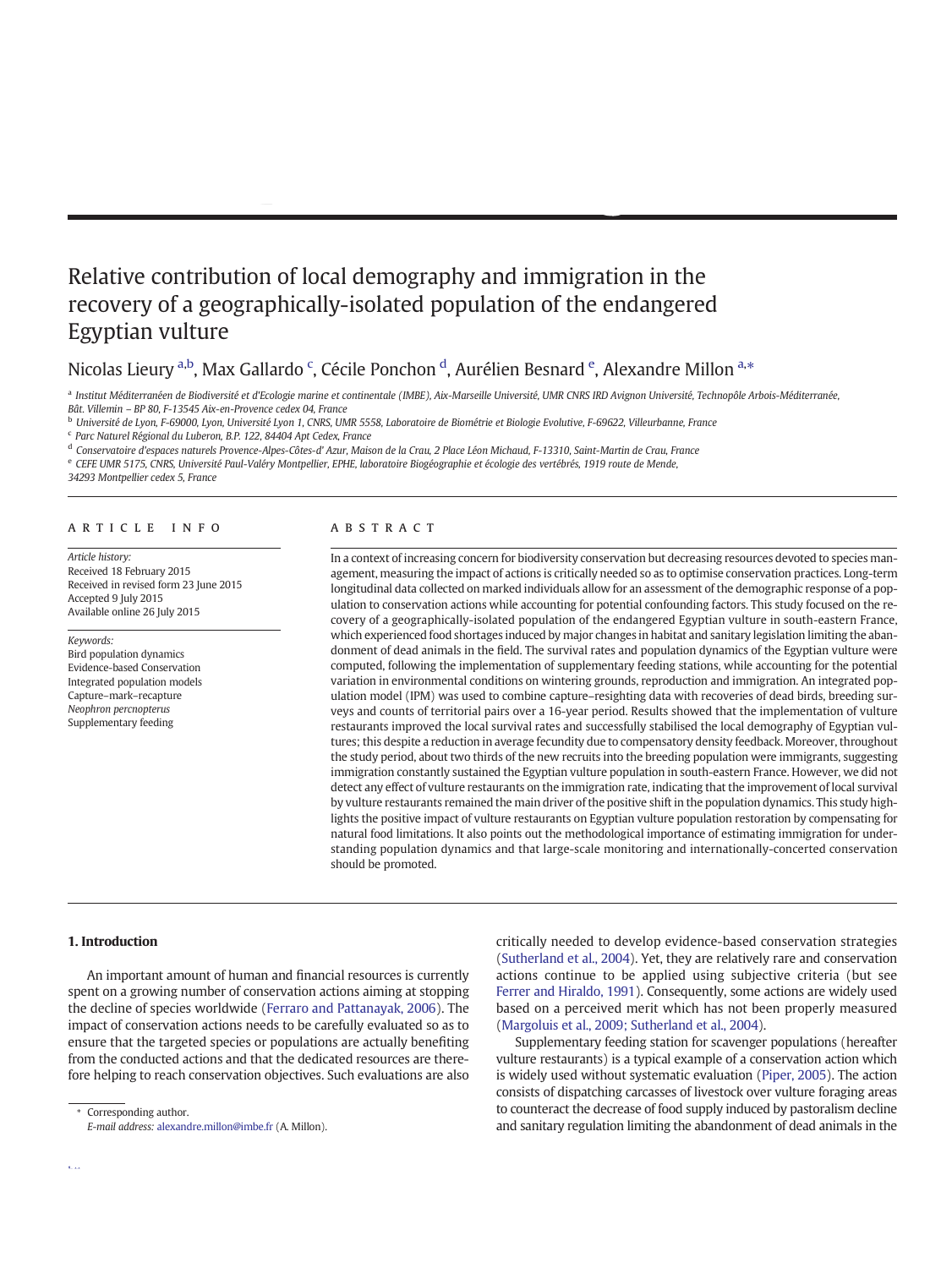field. These actions are also supposed to facilitate the recolonization of abandoned areas and to provide alternative food sources to compensate for carcasses treated with veterinary drugs or used as poisoned bait (Cortés-Avizanda et al., 2010; Oro et al., 2008). Unfortunately, there is still little information available to improve the design of the vulture restaurants and their positive impact on population dynamics (Cortés-Avizanda et al., 2010; Grande, 2006; but see Ferrer et al., 2014).

To build evidence in animal conservation, a common method consists in measuring the population in terms of population size (Margoluis et al., 2009). However, individual counts may suffer from a detection bias and uncertainty is rarely appropriately accounted for. In addition, this phenomenological approach does not allow for the identification of underlying processes, and therefore leaves potential confounding factors, which could generate changes in population dynamics regardless of implemented conservation actions, undetected (Ferraro and Pattanayak, 2006). A demographic approach is considered as a powerful alternative for evaluating the impact of conservation action, because it identifies the relative contribution of local fecundityand survival-related traits to the population response using the estimations of key demographic parameters which are based on longitudinal surveys of marked animals (Frederiksen et al., 2014).

The validity of a demographic approach in evaluating conservation is however dependent on the spatial scale at which endangered populations exchange individuals. Usually, survival and reproduction are estimated from local monitoring assuming that the focal population is closed or that emigration equilibrates immigration. However, evidence is increasing that immigration plays a crucial role in restoring populations which are intrinsically declining despite an apparent stability (Brown and Collopy, 2012; Schaub et al., 2010, 2012; Tempel et al., 2014). Thus, the spatial scale at which conservation actions are evaluated should take these immigration and emigration fluxes into account. Additionally, the development and implementation of conservation programmes should likewise be aware or include these factors.

Concerning vulture restaurants, quantitative analyses of their effects on demographic parameters are rare and sometimes contradicting. In some contexts, supplementary feeding seem to have enhanced the survival of immature bird only  $(+60\%)$  for juvenile Cape griffons, Piper et al., 1999;  $+20\%$  for pre-adult Bearded vultures, Oro et al., 2008). Whereas in other contexts, they appeared ineffective in reducing griffon vultures mortality which was caused by poisoning in Spain (Martínez-Abraín et al., 2012). Concerning the reproductive performance, territorial pairs of Egyptian vultures near restaurants appeared more productive (Grande, 2006; Liberatori and Penteriani, 2001) while fecundity decreased in a bearded vulture population due to a compensatory feedback (Carrete et al., 2006). These heterogeneous findings imply that the impact of supplementary feeding still needs to be evaluated for different species and ecological contexts.

In this study, we assessed the impact of vulture restaurants which were put in place to rescue a small population of Egyptian vultures Neophron percnopterus (≤30 pairs) in south-eastern France after a strong decline from a hundred pairs present in 1900. The recovery in population size was observed following the implementation of vulture restaurants (Fig. 1), and has led to the impression that the restaurants are effective. Yet, the recovery could have been driven by confounding factors, e.g. improved conditions on wintering grounds through climate and primary productivity change (Grande et al., 2009). Furthermore, as many species of large raptors, the Egyptian vulture has undergone dramatic reduction and fragmentation of its range, leading to geographically isolated populations. The French population we studied is isolated from other known Spanish populations at the northern limit of the species distribution range. Nonetheless, some resightings of vultures ringed in Spain and recruited in south-eastern France suggest demographic exchanges between populations. Additionally, a regular immigration is likely to have promoted the recent recovery of the Catalan population (Tauler et al., 2015). Therefore, it is not unlikely that a significant immigration rate from the Spanish neighbourhood hide a declining local



Fig. 1. Variation of the observed population size between 1997 and 2012, measured in number of territorial pairs (black dots). The progressive implementation of vulture restaurants is represented by the grey polygon.

dynamics in south-eastern France (e.g. Schaub et al., 2010). Likewise, it could also have reinforced the recovery of the population from a stable local dynamics otherwise.

Our objective in this study was therefore to determine the contribution of several demographic processes in the perceived recovery of this Egyptian vulture population following the implementation of vulture restaurants. To achieve this, we combined multiple sources of data from a 16-year monitoring encompassing the conservation programme (Capture–Mark–Resighting, recoveries of dead birds, breeding surveys and counts of territorial pairs) into a single integrated population model (IPM; Schaub and Abadi, 2011). We parameterized our IPM using existing knowledge on Egyptian vulture life histories (Cortés-Avizanda et al., 2009; Grande et al., 2009), so as to quantify the relative contribution of survival, reproduction and immigration in the recent observed recovery and to assess to what extent these demographic parameters were influenced by the onset of supplementary feeding.

#### 2. Methods

#### 2.1. Egyptian vultures in south-eastern France

The Egyptian vulture is a medium-sized and long-lived raptor characterized by a late onset of reproduction and a high elasticity of population growth rate to adult survival (García-Ripollés and López-López, 2011; Grande et al., 2009). French Egyptian vultures winter in the Sahel region between Mauritania and Senegal (Meyburg et al., 2004). Fledglings spend their first summer in Africa before initiating the seasonal migration after 2–3 years old (Grande et al., 2009). There is a high variability in the age at which vultures acquire a territory (i.e. recruit, from 3 to 11 years old; birds are called floaters before recruitment) but most of them recruit at around 6 years old (Grande, 2006). Once territorials, they are mostly faithful to their breeding site. Breeding pairs can raise one sometimes two fledgling per year (Cortés-Avizanda et al., 2009). Survival rates are known to increase with age and territorial status (Grande et al., 2009).

The Egyptian vulture has been recently listed among the 100 most worldwide threatened birds (30th rank in the EDGE list of the Zoological Society of London; [edgeofexistence.org\)](http://edgeofexistence.org). In Europe, population decline has been putatively attributed to mortality induced by poisoning and electrocution (García-Ripollés and López-López, 2011) and to the reduction in pastoralism and the setting up of sanitary regulations that have reduced the availability of carcasses in the wild (Margalida et al., 2010; Martínez-Abraín et al., 2012). The south-eastern French population of Egyptian vultures suffered from a steep decline in numbers of pairs (from ~100 in 1900 to 12 in 2000, Orabi, 2008) and in its breeding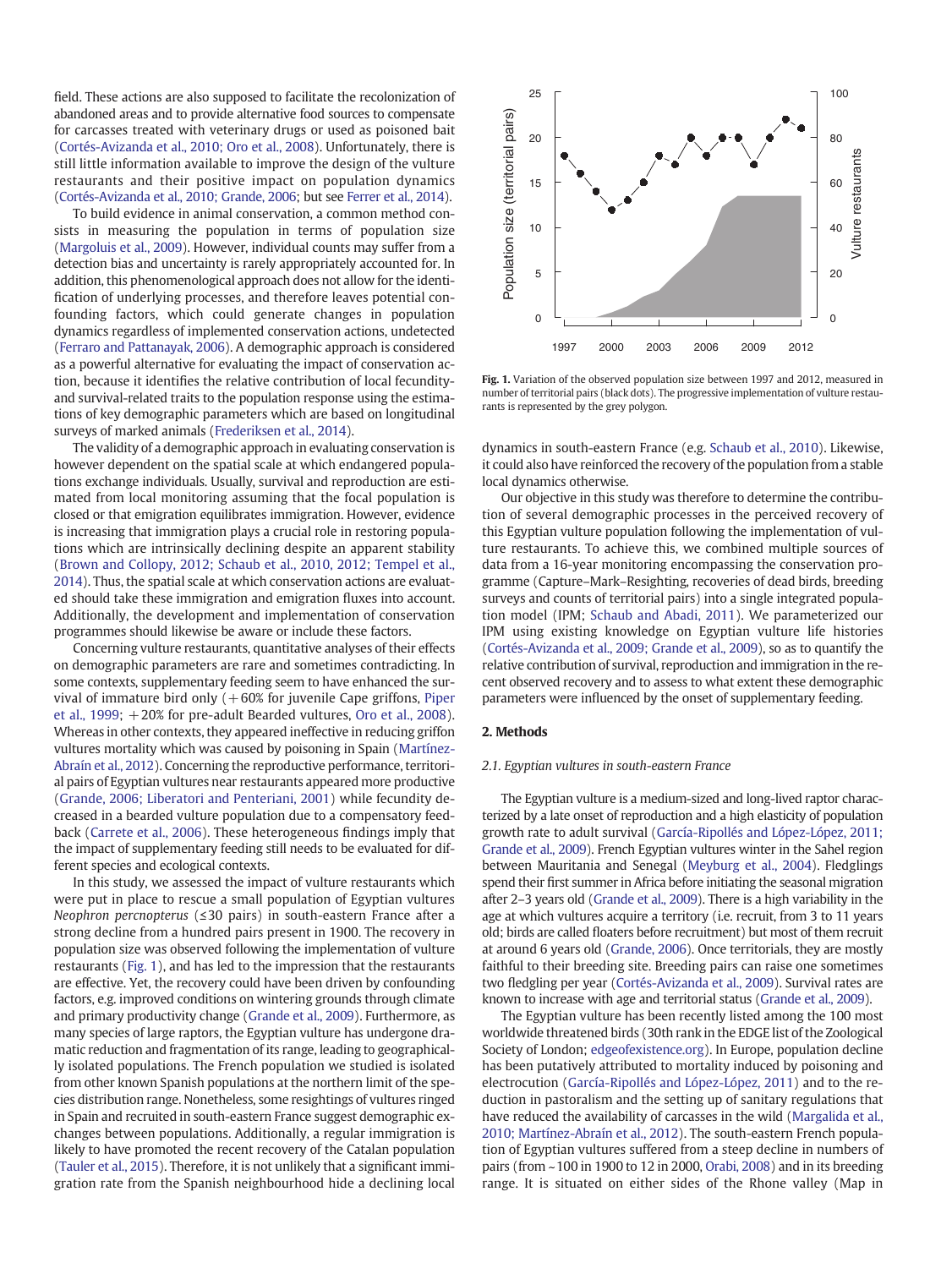Supporting Information Appendix A), occupying open habitats such as scrubland and limestone hills with cliffs for nesting. It now appears geographically isolated from the nearest ensemble of breeding areas, the French Pyrenees (72 territorial pairs in 2012), by the unsuitable Aude and Garonne valleys (Appendix A). Between 2003 and 2008, the south-eastern French population benefited from a European LIFE Nature programme (LIFE03 NAT/F/000103). The main conservation action consisted in the implementation of vulture restaurants. Vulture restaurants are small open fenced places weekly supplied by butchery offal or sheep carcasses mostly in spring (March–April–May). They are widely used in Mediterranean countries for the conservation of vulture species: griffon Gyps fulvus, cinereous Aegypus monachus, bearded Gypaetus barbatus and Egyptian vultures Neophron percnopterus (Cortés-Avizanda et al., 2010). In south-eastern France, the first restaurant was set up in 1999 and the LIFE programme enabled to progressively increase their number until 54 (Fig. 1), spread over the current and historical breeding areas. At the same time, the number of territorial pairs increased from 12 territorial pairs in 2000 to 21 in 2012, suggesting a positive impact of vulture restaurants on population dynamics.

In order to properly assess this impact, a systematic breeding survey started in 1997. Each spring, territorial pairs were monitored and a survey of the entire zone allowed the detection of new ones. We defined this count of territorial pairs as population size. Repeated visits at occupied breeding sites between March and July enabled to record the number of fledglings produced per pair (hereafter fecundity). Capture–Resighting (CR) data were collected from 1997 to 2012. During this period, 151 chicks have been ringed at the nest with a metal ring and three plastic coloured rings, whose unique combination can be read using a telescope at a distance up to 200 m. Resighting data (171 events from 66 individuals) consist in i) resightings across the study area which was intensively monitored by different organizations, and ii) recoveries of dead birds ( $n = 9$ ). Among resightings, 11 individuals were identified despite the loss of one of their coloured rings (metal ring identification, unique combination of two rings, previously known territorial birds). Since no data could have been obtained from birds having emigrated towards the Pyrenees or Spain, the analysis of the Capture–Resighting data estimated local survival (or apparent survival, i.e. the combination of true survival and permanent emigration).

#### 2.2. Demographic modelling and integrated population model

Our approach consisted in integrating all available information sources in a single modelling framework so-called Integrated Population Model (IPM; Besbeas et al., 2002; Schaub and Abadi, 2011). Our IPM was made of a Multi-State Capture–Recapture model (MSCR) estimating local survival, a Fecundity model estimating the variation in fecundity, and a Matrix Population model (MPM) projecting the size of the population over time (Fig. B.1.1 in Appendix B). We used a demographic approach that investigates the influence of vulture restaurants on local survival (using MSCR) and its consequence on population dynamics (using MPM). We chose to build a single IPM structure (Hilborn and Mangel, 1997), parameterized according the available scientific evidence on Egyptian vulture demography (Cortés-Avizanda et al., 2009; García-Ripollés and López-López, 2011; Grande et al., 2009).

Local survival rates were estimated using CR data with a multi-state approach allowing the combination of resightings (live individuals) and recoveries (dead individuals; Lebreton et al., 2009). This type of models also permits to simultaneously model survival, recruitment and ring loss probabilities (Tavecchia et al., 2012). The modelling of ring loss was especially important here to avoid any negative bias in survival estimates, as vultures species are known to get rid of their coloured rings (Le Gouar et al., 2008; Grande et al., 2009). The multi-state approach consisted in the deconstruction of the vulture demography in a succession of states and their associated observations (Lebreton et al., 2009). In our case, vultures in a given year could be in one of these 9 states: fledgling, floater having one, two or three coloured rings, territorial having one, two or three coloured rings, recently dead and recovered, long dead. They could be observed as fledgling, floater having one, two or three coloured rings, territorial having one, two or three coloured rings, recently dead and recovered, dead and not recovered, or not observed at all. From one year to another, individuals could move among states according to transition probabilities describing survival, recruitment within a territorial pair, ring loss, and recovery following death (see state-transition and observation matrices in Appendix B.1). We parameterized survival and resighting probabilities as time-invariant, with no difference between sexes (Grande et al., 2009). Survival and resighting probabilities depended on the age and the status (floater or territorial) of an individual. The resighting probability varied according to three age classes for floaters (age 1, age 2, age  $3+$ ) and a single class for territorials (Grande et al., 2009). We checked whether the resighting probability of floaters (only the class of age  $3+$  to have enough data) increased over time as a consequence of the implementation of vulture restaurants, where camera-traps were installed to identify ringed individuals. Ring loss was accounted for by estimating the resighting probabilities of floaters (only the class of age  $3+$ ) and territorials having lost at least one coloured ring independently from birds having all their rings. The probability to survive to age i varies according to four classes for floaters (age 1–2, age 3–4, age 5, age  $6+$ ) and a single class for territorials (Grande et al., 2009). Since estimation of the variation in the probability of becoming territorial was not available, we assumed that it varied according to age classes (same categorisation as for survival) but remained constant through time. This probability was fixed at 0 for age 1–2, recruitment at this age having never been observed in our population.

N. Lieury et al. / Biological Conservation 191 (2015) 349–356 351

Our aim was to test for a linear relationship between local survival rates and the number of vulture restaurants implemented during the survey. To achieve this, we fitted the number of available restaurants each year as a continuous covariate in both floater and territorial birds (Appendix B.1). Uncontrolled environmental variation may have altered survival irrespective of conservation actions. Indeed, such effect of environmental variation on survival was found at both breeding and wintering grounds (Grande et al., 2009). We accounted for potential confounding factors by estimating the influence (on both floater and territorial survival) of the variation in primary production measured by the Normalized Difference Vegetation Index as a proxy for food availability on wintering grounds (see Appendix C for details on NDVI extraction). High NDVI values indicate high primary productivity (associated to wet winters). We assumed that the implementation of vulture restaurants outweighed the variation of resource availability in the breeding area.

We estimated the annual variation in average fecundity using a Poisson model linking the number of fledglings produced each year to the estimated number of territorial pairs (Kéry and Schaub, 2012). In addition, we tested for a linear compensatory density-feedback of population size on fecundity, as frequently observed in long-lived including scavengers (Carrete et al., 2006; García-Ripollés and López-López, 2011).

We then built a post-breeding matrix population model (Fig. B.1.1.; Caswell, 2001). This MPM was female-based, assuming an even sexratio and similar demographic rate between sexes (Grande et al., 2009). We defined a compartment of floaters with five stages from age 1 to 5, and a sixth stage including territorial birds of any age. The transitions incorporated demographic stochasticity by sampling survival using a binomial distribution and fecundity using a Poisson distribution. However, we did not model random annual variation around parameters to limit model complexity. We used this MPM with demographic rates estimated by the MSCR and Fecundity model to project the asymptotic population growth rate in different management situations (before/after the implementation of vulture restaurants, with/ without a density feedback on fecundity). Finally, the population size projected by the MPM was compared to the annual count of territorial pairs under a Poisson distribution. The potential mismatch between count predictions and observations was used in the IPM to estimate the number of immigrants recruited each year as territorials (Szostek et al., 2014). The IPM estimated an average immigration rate with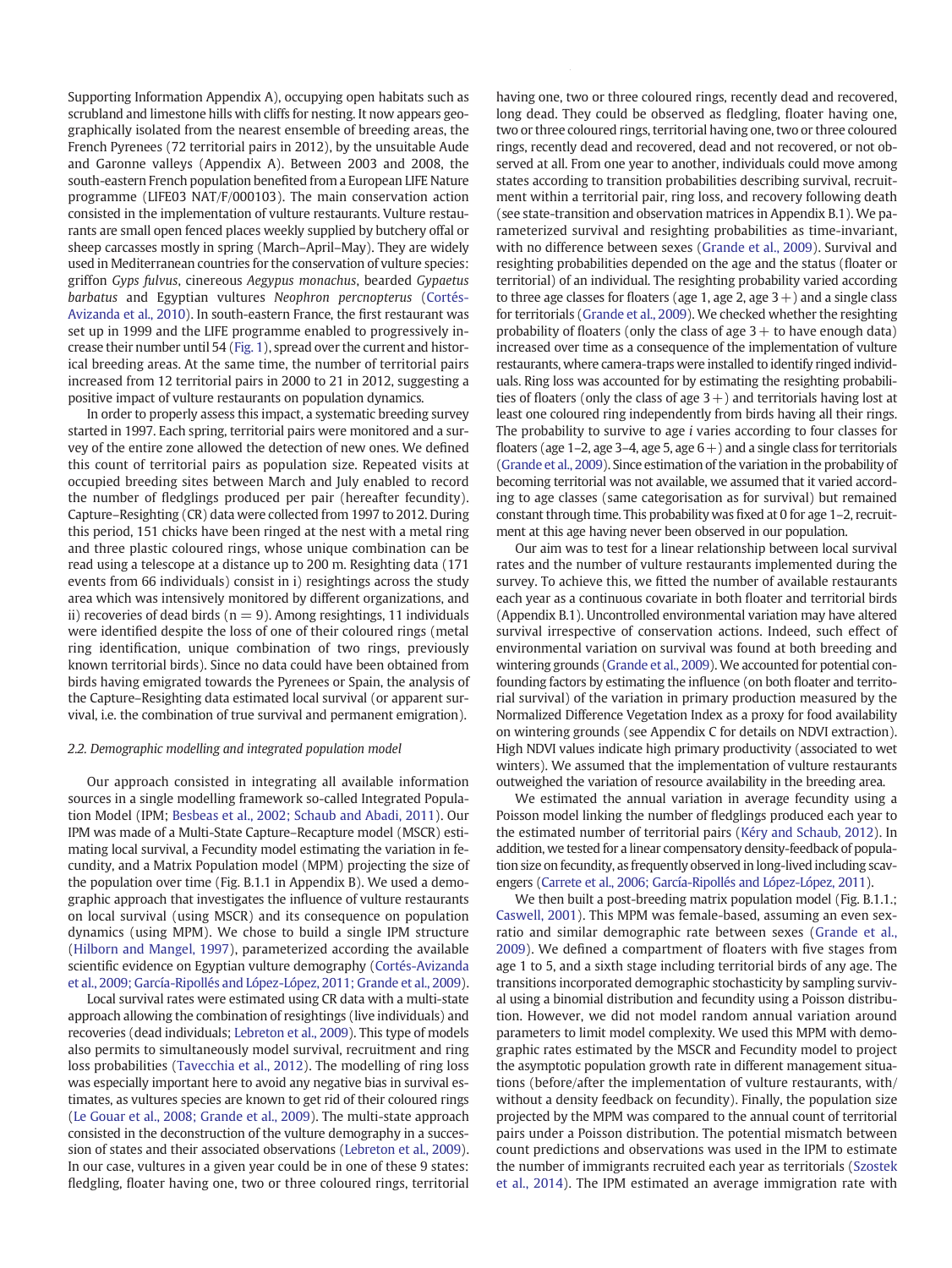random annual variation. This immigration rate was defined as the number of female immigrants newly recruited in year  $t + 1$  per number of territorial females in year  $t$  (Abadi et al., 2010). We also tested for a positive linear relationship between the immigration rate and the number of vulture restaurants, which could potentially have attracted dispersers.

Finally, we used a Bayesian framework to analyse the IPM, combining the joint likelihood with prior probability distributions to obtain posterior distributions of the target parameters (see Appendix B for more details). We first specified informative priors chosen from literature for demographic rates to help convergence and then checked the sensitivity of each parameter by changing for uninformative priors. The priors of the covariates effects on vital rates were uninformative but centred on zero. These effects were considered significant when the 95% of their posterior distribution did not overlap zero (Grosbois et al., 2008). We applied Markov Chain Monte Carlo (MCMC) methods to simulate observations from the posterior distributions with software WinBUGS (Lunn et al., 2000) that was run from R with package R2WinBUGS (Sturtz et al., 2005). We specified a burn-in of 50 000 and simulated 100 000 samples subsequently thinned by a factor 10 and ran 2 chains with different starting values. Inferences were therefore based on 5000 samples constituting the posterior distributions. The convergence of the Markov chains was satisfactory in each case ( $\hat{R}$ <1.05). Models and associated BUGS code are detailed in supplementary materials (Appendix B.1 & B.2).

#### 3. Results

#### 3.1. The impact of vulture restaurants on local survival and fecundity

Local survival of Egyptian vultures increased with the number of restaurants implemented in south-eastern France (Fig. 2). Both floater and territorial vultures benefited from an about 11% improvement of their survival between 1997 and 2012 (Table 1). This main result was robust to the detection of an expected improvement of the resighting probability of floater birds during the survey period, due to the progressive implementation of camera traps at restaurants (Table 1). Moreover, it accounted for changes in resource availability at wintering grounds due to climate variation, using NDVI as a proxy. Indeed, the survival of floaters was significantly lower during wet winters (i.e. years with



Fig. 2. Effect of vulture restaurants on class-specific survival rates. These are predictions of the relationships estimated by the integrated population model, with associated standard deviation. Points are moved on the X axis to improve visibility. See Table 1 and Appendix B.1 for more details on formulation and parameterisation of relationships.

#### Table 1

Parameter estimation (mean, SD and quartiles) from the integrated population model of Egyptian vultures in south-eastern France. Transition probabilities used in the IPM are separated from the coefficient of the potential effects acting on them. Remote-sensed and yearly averaged Normalized Difference Vegetation Index (NDVI) is used as a proxy of primary productivity in wintering grounds.

| Notation             | Parameter                                        | Mean     | <b>SD</b> | 2.50%    | 97.50%   |
|----------------------|--------------------------------------------------|----------|-----------|----------|----------|
| <b>Probabilities</b> |                                                  |          |           |          |          |
| $S_{12}$             | Survival of floaters until age 1 and 2           | 0.742    | 0.046     | 0.652    | 0.830    |
| $S_{34}$             | Survival of floaters until age 3 and 4           | 0.910    | 0.051     | 0.793    | 0.986    |
| $S_5$                | Survival of floaters until age 5                 | 0.724    | 0.107     | 0.508    | 0.923    |
| $S_{6+}$             | Survival of floaters until age 6 and<br>more     | 0.778    | 0.062     | 0.645    | 0.888    |
| $S_T$                | Survival of territorials of all ages             | 0.893    | 0.050     | 0.775    | 0.970    |
| $p_1$                | Resighting of floaters of age 1                  | 0.026    | 0.015     | 0.005    | 0.062    |
| p <sub>2</sub>       | Resighting of floaters of age 2                  | 0.152    | 0.042     | 0.081    | 0.243    |
| $p_{3+}$             | Resighting of floaters of age 3 and<br>more      | 0.325    | 0.045     | 0.241    | 0.417    |
| $p_T$                | Resighting of all territorials                   | 0.965    | 0.032     | 0.883    | 0.999    |
| $\alpha_{34}$        | Recruitment at age 3 and 4                       | 0.024    | 0.014     | 0.005    | 0.058    |
| $\alpha_{5}$         | Recruitment at age 5                             | 0.124    | 0.054     | 0.040    | 0.248    |
| $\alpha_{6+}$        | Recruitment at age 6 and more                    | 0.199    | 0.056     | 0.103    | 0.320    |
| r                    | Recovery of recently dead birds                  | 0.087    | 0.027     | 0.043    | 0.146    |
| L                    | Annual loss of one ring                          | 0.068    | 0.016     | 0.042    | 0.103    |
| $p_{LF}$             | Resighting of floaters having lost<br>a ring     | 0.232    | 0.099     | 0.088    | 0.467    |
| $p_{LT}$             | Resighting of territorials having<br>lost a ring | 0.938    | 0.056     | 0.792    | 0.998    |
| Coefficient          |                                                  |          |           |          |          |
| $p_{time}$           | Temporal increase of floater<br>resighting       | 0.082    | 0.051     | $-0.012$ | 0.182    |
| $NDVI_F$             | NDVI variations on floater survival              | $-0.126$ | 0.054     | $-0.233$ | $-0.020$ |
| $NDVI_T$             | NDVI variations on territorial<br>survival       | 0.011    | 0.014     | $-0.162$ | 0.410    |
| Food                 | Vulture restaurants on survival                  | 0.016    | 0.007     | 0.002    | 0.031    |
| Fec                  | Average number of fledgling per<br>pair          | 0.777    | 0.053     | 0.676    | 0.884    |
| <b>DDFec</b>         | Density feedback on fecundity                    | $-0.050$ | 0.024     | $-0.011$ | $-0.015$ |
| Im                   | Immigration rate                                 | 0.081    | 0.047     | 0.011    | 0.189    |
| <b>ImFood</b>        | Vulture restaurants on immigration               | $-0.008$ | 0.049     | $-0.104$ | 0.085    |
| $\lambda_{IPM}$      | Population growth rate                           | 1.015    | 0.010     | 0.995    | 1.036    |

high NDVI values; Fig. 3). However, we did not find such effect on the survival of territorials (Table 1).

The annual number of fledglings produced decreased following the implementation of vulture restaurants  $(-26%)$ , suggesting the occurrence of a compensatory density feedback impacting the average fecundity of the population (Fig. 3; Table 1 and Table B.3.1).

All significant effects highlighted by our model were identifiable and insensitive to change in prior distributions (Appendix B.3).

#### 3.2. Vulture population dynamics and the contribution of immigration

The improvement of survival shifted the projected population dynamics, using locally estimated demographic parameters, from a declining to a stable population  $(\lambda_{1997-2003} = 0.927$  [95%CI: 0.870-0.988] vs.  $\lambda_{2003-2012}$  = 1.008 [0.971-1.025]; Fig. 4). This shift occurred in 2004–2005 and coincided with the start of the LIFE programme in 2003. When the increase of territorial survival (11%) was modelled on the population dynamics projected with local demographic parameters estimated in 2000 (population size at the beginning of restaurant implementations), the projected growth rate increased from 0.945 to 1.005, suggesting that the increase in survival of territorial birds accounted for most of the change in the observed population growth rate. Noteworthy, this positive effect of vulture restaurants would have been partially masked if individuals having lost one of their coloured rings (annual probability of ring loss at 6.8%) had not been accounted for (Table 1, Fig. 4).

The projection of the local population dynamics did not match the observed recovery of the population  $(\lambda_{1997-2012} = 0.972$  [0.949-0.996] vs.  $\lambda_{\text{Obs}} = 1.012$ ; Fig. 4). The IPM including immigration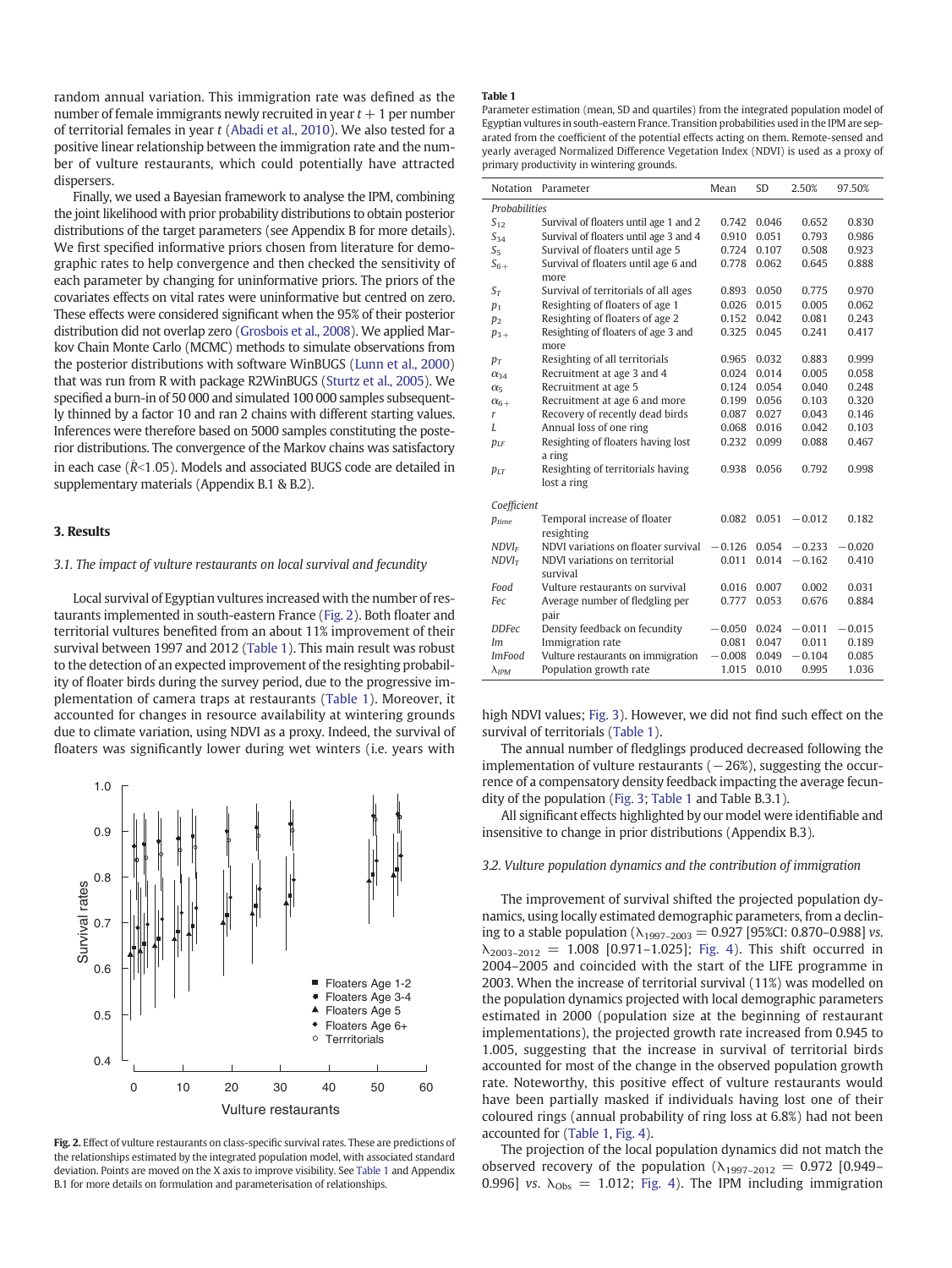

Fig. 3. Annual variations of the demographic rates (survival, fecundity and immigration, estimated with 95% CI) of the Egyptian vulture population. The estimation of floater survival (until age 1–2, age 3–4, age 5, age 6 and more) depended on variation in NDVI values at wintering grounds and on the progressive implementation of vulture restaurants. The survival of territorial birds only increased with the number of vulture restaurants. The immigration rate (in grey square) randomly varied around 8%. The variation of fecundity is negative density-dependent. Estimates of the Fecundity model are in black and compared to the annual measure in grey triangle.

 $(\lambda_{IPM} = 1.015$  [95%CI: 0.995–1.036]; Fig. 4 and Table 1), estimated that between 1 and 2 female immigrants were recruited annually (1.693  $\pm$ 0.297; Table B.3.1), corresponding to an average immigration rate of  $0.081 \pm 0.047$  (Fig. 3 and Table 1). This estimated number of immigrants exceeded by around 1.6 times the number of local recruits, the latter remaining relatively low throughout the study, despite the improvement of survival rates (mean number of local recruits: 1.063  $\pm$ 0.182; Table B.3.1). This probably arose from the decrease of average fecundity. Indeed, when the observed decrease in fecundity was modelled on the population dynamics projected with the survival improvement



Fig. 4. Projections of the Egyptian vulture population trend compared to the count of territorial pairs monitored between 1997 and 2012. The prediction of the integrated population model (IPM, which accounts for immigration) and its 95% confidence interval match the observed trend of the population size. To compare with a model that does not account for immigration, we drew 500 stochastic projections and the asymptotic projection of the Matrix Population Model (MPM) using local survival estimated by the Multi-State Capture–Resighting model (MSCR for survival) and the annual measure of fecundity. Finally, we added an asymptotic projection of a similar model in which the resightings of birds having lost their ring was referred as not seen in order to mimic a situation where ring loss was not accounting for by any kind of doubled-marking.

as above, the increase in projected growth rate was reduced (0.945 to 0.987 vs. 1.005). If immigration can be considered as an important driver of the Egyptian vulture population in south-eastern France, we did not detect any effect of vulture restaurants on the immigration rate (Table 1 and Fig. 3), indicating that the improvement of local survival by vulture restaurants remained the main driver of the positive shift in the population dynamics.

#### 4. Discussion

The implementation of vulture restaurants appeared as an effective conservation action for the globally endangered Egyptian vulture in south-eastern France. Unravelling the demography for evaluating the impact of this conservation action, we identified two main processes underpinning the observed recovery of the population: 1) the implementation of vulture restaurant improved local survival rates enough to have halted the population decline, and 2) a reinforcement of the dynamics by immigrants recruited in the population (probably constant through time). The observed recovery took place whereas the average fecundity substantially decreased due to a compensatory density feedback.

### 4.1. The impact of vulture restaurants on Egyptian vulture population dynamics

Although the use of supplementary feeding with vulture restaurants have received considerable attention as a way to preserve species from poisoning and from starvation after sanitary legislation (Cortés-Avizanda et al., 2010; Margalida et al., 2010), few studies analysed their impact on survival rates. A 60% increase in the survival of juvenile Cape griffons was identified after the implementation of vulture restaurants (Piper et al., 1999). An experimental setting confirmed that providing safe food halved the mortality rate of Asian vultures due to veterinary drug poisoning (Gilbert et al., 2007). Finally, supplementary feeding increased pre-adult survival by 20% (Oro et al., 2008), while the closure of restaurants after sanitary legislation reduced the survival of birds irrespective of their age (Margalida et al., 2014). To date, their impact on Egyptian vulture survival has not been directly quantified.

Here, we found that the implementation of supplementary feeding improved vulture local survival rates by about 11%. Given that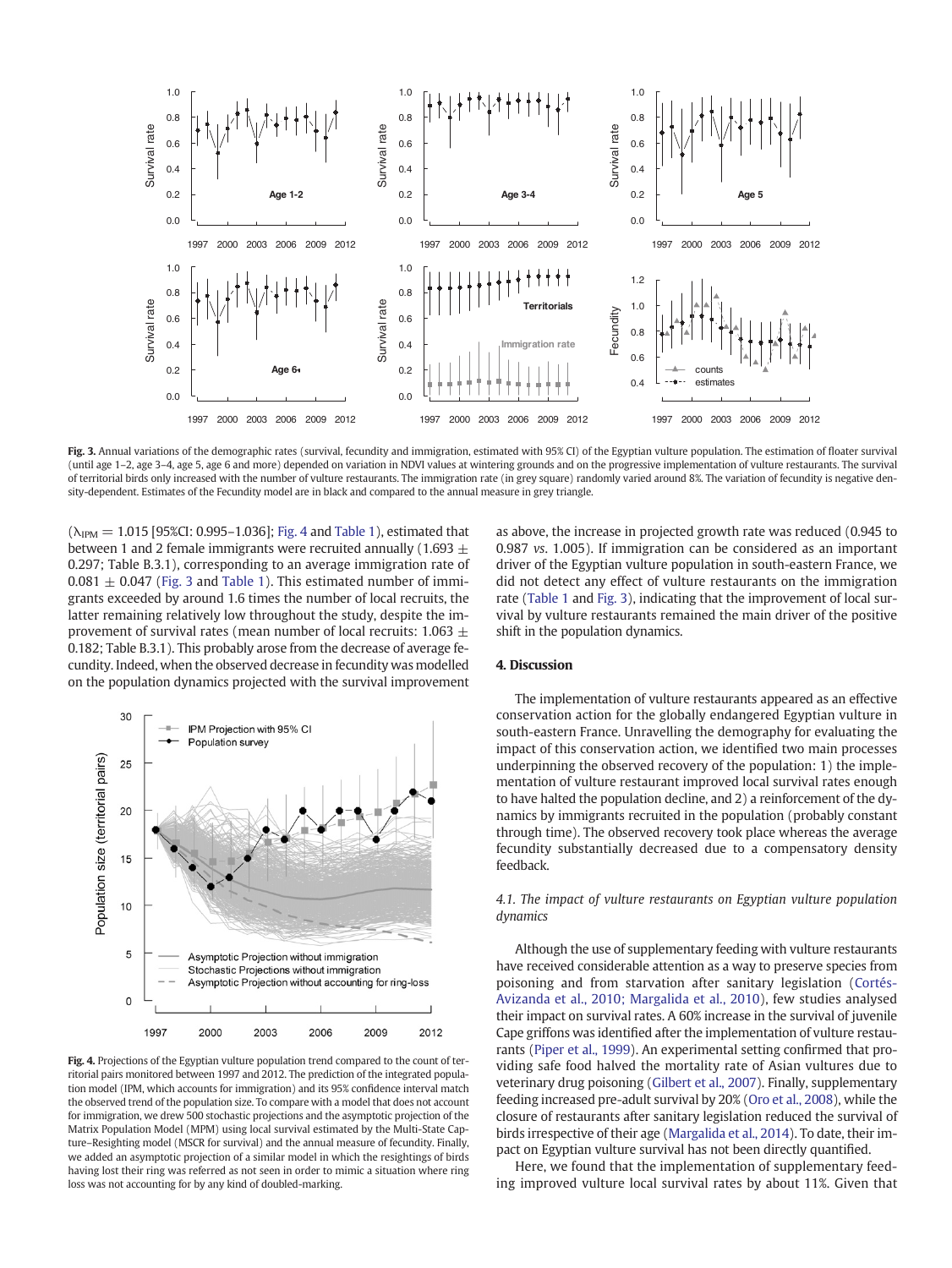immigration remained apparently constant throughout the study period, this improvement in survival can be considered as the main factor responsible for the halt of the historical decline of the Egyptian vulture population in south-eastern France. This conclusion is in line with the fact that survival of territorial adults is the main driver of the species dynamics, as in other long-lived raptors (Oro et al., 2008; Tauler et al., 2015). This first empirical evidence of the benefit of vulture restaurants on the survival of Egyptian vultures confirms the predictions of a previous population viability analysis suggesting that a 10% increase in survival entailed by supplementary feeding would lead to a positive population trend (García-Ripollés and López-López, 2011). The increase in local survival can be due to two non-mutually exclusive processes: an improvement of true survival and/or the reduction of permanent emigration. Indeed and as a consequence of the implementation of the conservation action, the study area might have become more attractive to local birds, therefore reducing their probability to disperse outside the study area, but also to immigrant birds. Indeed, conspecific attraction is an important mechanism driving habitat selection in birds (Oro et al., 2008; Szostek et al., 2014). Interspecific attraction may also have played a role as the number of griffon vultures in south-eastern France increased throughout the study period following a reintroduction programme. Griffon vultures are known to favour the presence of Egyptian vultures by facilitating the detection of carcasses and ensuring their cutting up (Cortés-Avizanda et al., 2010). However, the bulk of the Egyptian vulture in south-easter France currently breeds in areas without griffon vultures.

Before building our inferences, we carefully evaluated potential confounding factors in the identification of conservation benefits. First, trans-Sahara migrants, such as the Egyptian vulture, are known to be affected by environmental variations in wintering grounds (Grande et al., 2009; Mihoub et al., 2010). We found that the survival of territorial individuals was not affected by environmental conditions in Africa. In addition, we found that survival of floaters was lower during wet winters (inducing higher primary productivity) in the Sahel region. These results are not consistent with those found by Grande (2006) in Spain, showing that survival was increased for both floaters and territorial individuals following wet winters. In this study however, the potential effects of poisoning and supplementary feeding were not accounted for and their effects may have been absorbed by the NDVI covariate. Our results rather suggested that wet winters may reduce the mortality of cattle and other animals which in turn reduce the availability of carcasses for Egyptian vultures.

Second, we detected an improvement in resighting probabilities through time due to the set-up of camera traps at vulture restaurants. Not accounting for this would have overestimated the effect of supplementary feeding. Third, not integrating individuals having lost at least one ring would have prevented the identification of the restaurant effect. On the other hand, integrating them in the data set without explicitly accounting for ring loss would have underestimated survival and overestimated immigration. The implementation of a proper doublemarking system (i.e. two strictly identical tags, each of them allowing the identification of individuals) for vultures and other large raptors, would be of great values for any demographic analyses (see also Le Gouar et al., 2008).

#### 4.2. Compensatory density feedback on fecundity

Contrary to its benefit on survival, the conservation action did not succeed in one of its objectives, i.e. the increase of vulture fecundity. Yet, a higher fecundity of territorial pairs closed to vulture restaurants had already been shown in this species (Grande, 2006; Liberatori and Penteriani, 2001). On the contrary, such benefit has not been identified in griffon and bearded vultures (Carrete et al., 2006; Martínez-Abraín et al., 2012). Moreover, vulture restaurants can favour compensatory density feedback on fecundity at the population level (Carrete et al., 2006; Ferrer et al., 2014). Here, we detected a similar compensatory

density feedback and two alternative mechanisms can explain this: the aggregation of floaters inducing an increased level of interference (individual adjustment hypothesis) or the colonisation of new lowquality habitats (heterogeneous habitat hypothesis; e.g. Ferrer et al., 2014). Intra-specific competition by interference may increase competition for food access on a restaurant between floaters and the neighbour territorial pair. A spatial heterogeneity in food supplementation at restaurants may also increase the divergence of reproductive performances between pairs. In our case, the density feedback induced a 26% decrease in fecundity during the recovery period (from 0.92 to 0.68 fledgling per territorial pairs). We showed that this reduced fecundity buffered the benefit of survival improvement. While the benefit on survival might encourage the use of vulture restaurants for other populations of Egyptian vultures, this second result suggests that their spatial setting and possibly their supply frequency remain to be improved to limit the onset of the compensatory feedback (Cortés-Avizanda et al., 2010). Focusing the food supply on poor quality territories may be a relevant option to be tested in the field, once the local determinants of fecundity have been understood (Ferrer et al., 2014).

### 4.3. The importance of immigration for the dynamics of endangered vulture populations

The projected population trend based on locally-estimated demographic parameters indicated a halt of the historical decline and a stabilisation around a dozen of territorial pairs. This did not match the count of territorial pairs, which progressively increased to 21 pairs in 2012. Results from the IPM highlighted that immigration was responsible for about two-third of the recruitment and was therefore an important driver of Egyptian vulture population dynamics in south-eastern France. We estimated annually about 1.6 immigrants per local recruit, corresponding to an immigration rate of 8%. Overall, our analysis brings us to the conclusion that the studied population was demographically connected with surrounding populations despite its relative geographic isolation at the northern range margin of the species' distribution. We also provided a direct quantification of this connexion from local monitoring data in line with a recent prediction of viability analyses suggesting that the annual immigration of 1 or 2 birds should have partly driven the increase of the Catalan population (Tauler et al., 2015). These results contrast with the general idea that Egyptian Vulture was considered highly philopatric according to CR data (average natal dispersal distance:  $36 \pm 42$  km; range = 0–150 km; n = 22; Grande, 2006), and as a consequence, population viability analyses were conducted assuming closed populations (García-Ripollés and López-López, 2011; Sanz-Aguilar et al., 2015). However, the paucity of CR surveys in Pyrenees and Iberian Peninsula implied a low detection of long-distance dispersers whereas some birds could disperse among populations, as showed by the increasing proportion of non-ringed birds seen at restaurants and the recent identification of three Spanish birds recruited in south-eastern France (authors' unpublished data). Our study highlights the impact of those few birds dispersing among populations and our findings participate to the growing evidence for the crucial role played by immigration in shaping bird population dynamics (Altwegg et al., 2014; Brown and Collopy, 2012; Schaub et al., 2012; Tempel et al., 2014), especially in long-lived raptors (Hernández-Matías et al., 2013; Schaub et al., 2010; Tauler et al., 2015).

What are the consequences of this awareness in terms of conservation practices? Some populations apparently stable would decline without the supply of immigration (Brown and Collopy, 2012; Schaub et al., 2010, 2013). Immigration can therefore hide declining local demography and actual threats on population from the manager's eyes. In our case, ignoring immigration may have over-emphasised the success of the conservation action by focusing on population counts. Thus, the fact that immigration supply depends, at least partly, on processes occurring outside of managed areas challenges the idea that local conservation actions could entirely determine population dynamics (Tempel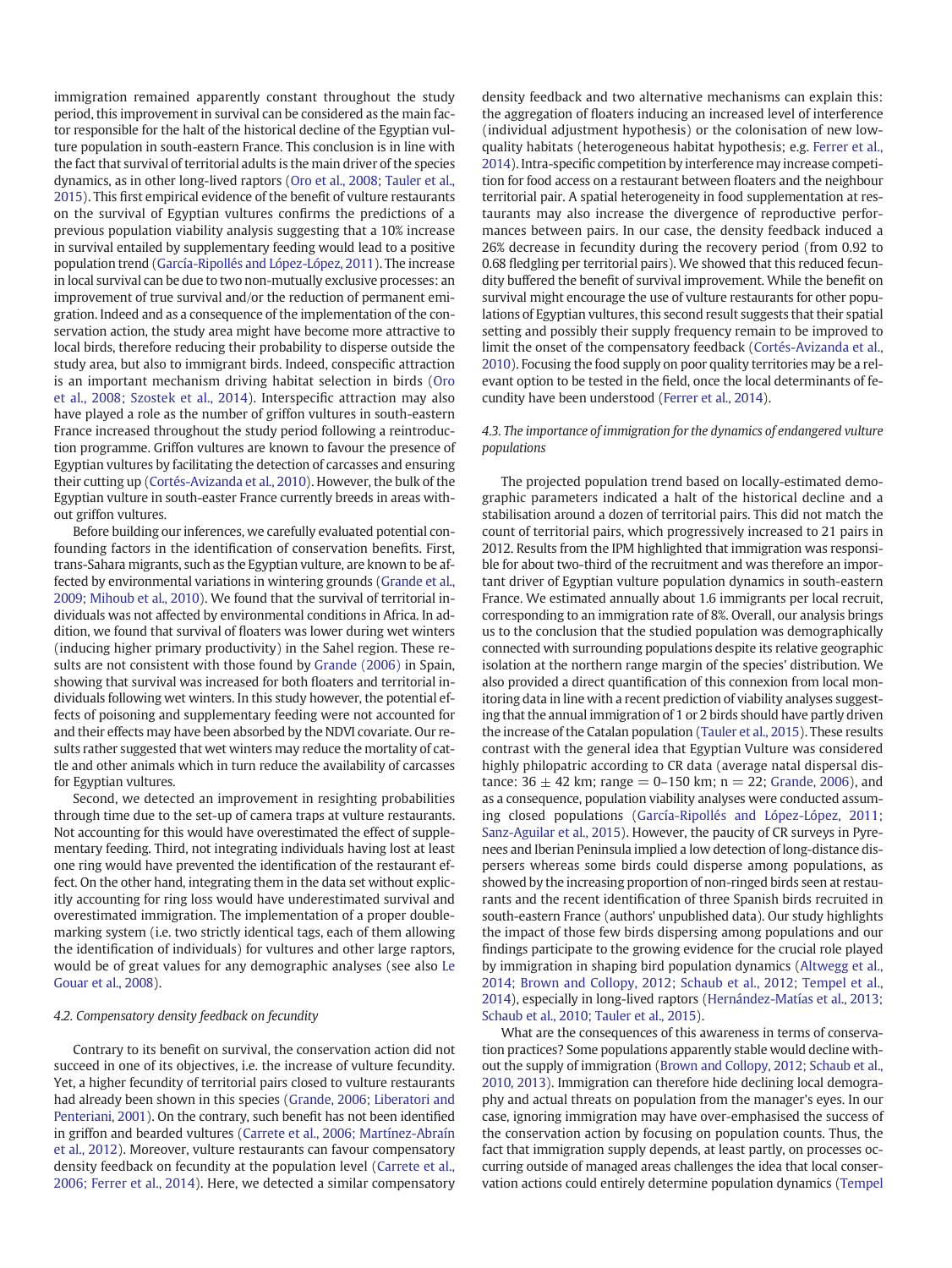et al., 2014). In our case, the vulture population could not have increased despite conservation actions in absence of immigration. Indeed, a decline of source populations or an increasing mortality of dispersing birds, for instance at wind farms or power lines, could reduce the availability of potential recruits, while evidence is growing for the importance of floaters in the persistence of long-lived bird populations (Ferrer and Penteriani, 2008; Penteriani et al., 2011). Alternatively, emigration could also decrease and partially compensate for a potential reduction in immigration (Runge et al., 2006). Investigating the mechanisms underlying immigration and emigration may therefore be useful if we want to rapidly to mitigate new threats (sensus adaptive management strategy; Salafsky et al., 2002). In our case, the implementation of vulture restaurants may have retained dispersing birds attracted by food resources and/or mate availability (Oro et al., 2008; Szostek et al., 2014). Immigration has been recently shown to have the potential to regulate isolated bird populations (Schaub et al., 2013). We did not find evidence for any relationship between immigration and population size or the number of vulture restaurants. Yet, the statistical power to detect such a relationship was probably quite low in our case, because of the restricted population size and the relative short time period available for a long-live species (16 years of data, generation time of 8.5 years).

Increasing the scale of monitoring to reach broad-scale assessments would be therefore of great value for understanding the demography of mobile species such as long-lived raptors or colonial seabirds (Hernández-Matías et al., 2013; Oro, 2003). As a first step, sharing monitoring data would help in quantifying long-distance demographic exchanges and their consequences on each population dynamics using multi-site CR models or IPM (Kéry and Schaub, 2012). For instance, the western Europe populations of Bonelli's eagles seems to constitute a dynamical source-sink system, on which conservation action could be prioritized in favour of source populations (Hernández-Matías et al., 2013). In this study, French Bonelli's eagles isolated at the northern margin of the species distribution range appeared to behave like a sink population supported by immigrants from south of Spain. Although being similarly isolated at range-margin, the Egyptian vulture population in south-eastern France cannot be considered as a sink population, since its local demography is predicted to be stable, or even slightly increasing, in the absence of immigration. This seems also to be the case for the neighbour Catalan population (Tauler et al., 2015). On the contrary, the declining Spanish core population had lower survival rates compared to the French and Catalan populations (Fig. B.3.2; Grande et al., 2009). Thus, range-margin populations cannot be systematically considered as sink without a proper understanding of the local vs. global (locals and immigrants) demography. Otherwise, any prioritization of conservation actions could be misled.

#### 4.4. Conclusion

By improving local survival and population dynamics of the Egyptian vulture in south-eastern France, ongoing food supplementation seems to ensure short-term viability of the population until a new system of dispatched natural quartering is implemented and/or the recovery of wild ungulate populations (Margalida et al., 2011). However, the spatial setting of restaurants may be improved to limit the onset of the compensatory feedback (Ferrer et al., 2014). Finally, we hope to have raised the issue of distinguishing the relative contribution of immigration (global) and local population dynamics in evaluating conservation programmes. The highlighted importance of immigration calls for cross-border joint effort in monitoring population for sharing knowledge, building scientific evidence and optimising the use of resources (Hernández-Matías et al., 2013; Oro, 2003).

#### Acknowledgements

We are grateful to the local network of volunteers and collaborators helping in monitoring the Egyptian vulture population since 1997. We warmly thank LPO Mission Rapaces for efficient support in organizing the fieldwork. S. Devillard improved a first draft of this manuscript and O. Gimenez provided precious advices for analyses. I. Geijzendorffer kindly proofread the English. The ringing programme is ethically approved by CRBPO (PP n°457). This study was funded by the European LIFE Nature programme (LIFE03 NAT/F/000103) between 2003 and 2008, and otherwise by PNR Luberon and CEN-PACA and CEN-LR.

#### Appendix A. Supplementary data

Supplementary data to this article can be found online at [http://dx.](http://dx.doi.org/10.1016/j.biocon.2015.07.008) [doi.org/10.1016/j.biocon.2015.07.008](http://dx.doi.org/10.1016/j.biocon.2015.07.008).

#### References

- Abadi, F., Gimenez, O., Ullrich, B., Arlettaz, R., Schaub, M., 2010. Estimation of immigration rate using integrated population models. J. Appl. Ecol. 47, 393–400. http://dx.doi.org/ [10.1111/j.1365-2664.2010.01789.x](http://dx.doi.org/10.1111/j.1365-2664.2010.01789.x).
- Altwegg, R., Jenkins, A., Abadi, F., 2014. Nestboxes and immigration drive the growth of an urban Peregrine Falcon Falco peregrinus population. Ibis 156, 107–115. http://dx.doi. org[/10.1111/ibi.12125](http://dx.doi.org/10.1111/ibi.12125).
- Besbeas, P., Freeman, S.N., Morgan, B.J.T., Catchpole, E.A., 2002. Integrating mark– recapture–recovery and census data to estimate animal abundance and demographic parameters. Biometrics 58, 540–547. http://dx.doi.org[/10.1111/j.0006-341X.2002.](http://dx.doi.org/10.1111/j.0006-341X.2002.00540.x) 00540 x
- Brown, J.L., Collopy, M.W., 2012. Immigration stabilizes a population of threatened cavitynesting raptors despite possibility of nest box imprinting. J. Avian Biol. 43, 01–08. http://dx.doi.org[/10.1111/j.1600-048X.2012.05728.x](http://dx.doi.org/10.1111/j.1600-048X.2012.05728.x).
- Carrete, M., Donázar, J.A., Margalida, A., 2006. [Density-dependent productivity depression](http://refhub.elsevier.com/S0006-3207(15)30015-X/rf0020) [in Pyrenean Bearded Vultures: implications for conservation. Ecol. Appl. 16,](http://refhub.elsevier.com/S0006-3207(15)30015-X/rf0020) [1674](http://refhub.elsevier.com/S0006-3207(15)30015-X/rf0020)–1682.
- Caswell, H., 2001. [Matrix population models: construction, analysis, and interpretation.](http://refhub.elsevier.com/S0006-3207(15)30015-X/rf0250) [Sinauer Associates, Sunderland, Massachusetts, US](http://refhub.elsevier.com/S0006-3207(15)30015-X/rf0250).
- Cortés-Avizanda, A., Ceballos, O., Donázar, J.A., 2009. Long-term trends in population size and breeding success in the Egyptian vulture (Neophron percnopterus) in northern Spain. J. Raptor Res. 43, 43–49. http://dx.doi.org[/10.3356/JRR-08-24.1.](http://dx.doi.org/10.3356/JRR-08-24.1)
- Cortés-Avizanda, A., Carrete, M., Donázar, J.A., 2010. Managing supplementary feeding for avian scavengers: guidelines for optimal design using ecological criteria. Biol. Conserv. 143, 1707–1715. http://dx.doi.org[/10.1016/j.biocon.2010.04.016.](http://dx.doi.org/10.1016/j.biocon.2010.04.016)
- Ferraro, P.J., Pattanayak, S.K., 2006. Money for nothing? A call for empirical evaluation of biodiversity conservation investments. PLoS Biol. 4, e105. http://dx.doi.org[/10.1371/](http://dx.doi.org/10.1371/journal.pbio.0040105) [journal.pbio.0040105.](http://dx.doi.org/10.1371/journal.pbio.0040105)
- Ferrer, M., Hiraldo, F., 1991. Evaluation of management techniques for the Spanish imperial eagle. Wildl. Soc. Bull. http://dx.doi.org[/10.1016/0006-3207\(93\)90758-S](http://dx.doi.org/10.1016/0006-3207(93)90758-S).
- Ferrer, M., Penteriani, V., 2008. Non-independence of demographic parameters: positive density-dependent fecundity in eagles. J. Appl. Ecol. 45, 1453–1459. http://dx.doi. org[/10.1111/j.1365-2664.2008.01497.x.](http://dx.doi.org/10.1111/j.1365-2664.2008.01497.x)
- Ferrer, M., Newton, I., Muriel, R., Báguena, G., Bustamante, J., Martini, M., Morandini, V., 2014. Using manipulation of density-dependent fecundity to recover an endangered species: the bearded vulture Gypaetus barbatus as an example. J. Appl. Ecol. 51, 1255–1263. http://dx.doi.org[/10.1111/1365-2664.12308](http://dx.doi.org/10.1111/1365-2664.12308).
- Frederiksen, M., Lebreton, J.-D., Pradel, R., Choquet, R., Gimenez, O., 2014. Identifying links between vital rates and environment: a toolbox for the applied ecologist. J. Appl. Ecol. 51, 71–81. http://dx.doi.org/[10.1111/1365-2664.12172.](http://dx.doi.org/10.1111/1365-2664.12172)
- García-Ripollés, C., López-López, P., 2011. Integrating effects of supplementary feeding, poisoning, pollutant ingestion and wind farms of two vulture species in Spain using a population viability analysis. J. Ornithol. 152, 879–888. http://dx.doi.org[/10.1007/](http://dx.doi.org/10.1007/s10336-011-0671-8) [s10336-011-0671-8.](http://dx.doi.org/10.1007/s10336-011-0671-8)
- Gilbert, M., Watson, R.T., Ahmed, S., Asim, M., Johnson, J.A., 2007. Vulture restaurants and their role in reducing diclofenac exposure in Asian vultures. Bird Conserv. Int. 17, 63–77. http://dx.doi.org[/10.1017/S0959270906000621](http://dx.doi.org/10.1017/S0959270906000621).
- Grande, J.M., 2006. [Natural and human induced constrains on the population dynamics of](http://refhub.elsevier.com/S0006-3207(15)30015-X/rf0255) [long-lived species: the case of the Egyptian vulture \(](http://refhub.elsevier.com/S0006-3207(15)30015-X/rf0255)Neophron percnopterus) in the [Ebro valley \(PhD Thesis\) University of Sevilla, Sevilla](http://refhub.elsevier.com/S0006-3207(15)30015-X/rf0255).
- Grande, J., Serrano, D., Tavecchia, G., Carrete, M., Ceballos, O., Diaz-Delgado, R., Tella, J.L., Donazar, J., 2009. [Survival in a long-lived territorial migrant: effects of life-history](http://refhub.elsevier.com/S0006-3207(15)30015-X/rf0075) [traits and ecological conditions in wintering and breeding areas. Oikos 118, 580](http://refhub.elsevier.com/S0006-3207(15)30015-X/rf0075)–590.
- Grosbois, V., Gimenez, O., Gaillard, J.M., Pradel, R., Barbraud, C., Clobert, J., Møller, A.P., Weimerskirch, H., 2008. Assessing the impact of climate variation on survival in vertebrate populations. Biol. Rev. 83, 357–399. http://dx.doi.org[/10.1111/j.1469-185X.](http://dx.doi.org/10.1111/j.1469-185X.2008.00047.x) [2008.00047.x.](http://dx.doi.org/10.1111/j.1469-185X.2008.00047.x)
- Hernández-Matías, A., Real, J., Moleaon, M., Palma, L., Sanchez-Zapata, J.A., Pradel, R., Carrete, M., Gil-Sánchez, J.M., Beja, P., Balbontin, J., Vincent-Martin, N., Ravayrol, A., Benitez, J., Arroyo, B., Fernandez, C., Ferreiro, E., Garcia, J., 2013. [From local monitoring](http://refhub.elsevier.com/S0006-3207(15)30015-X/rf0085) [to a broad-scale viability assessment: a case study for the Bonelli's Eagle in western](http://refhub.elsevier.com/S0006-3207(15)30015-X/rf0085) [Europe. Ecol. Monogr. 83, 239](http://refhub.elsevier.com/S0006-3207(15)30015-X/rf0085)–261.
- Hilborn, R., Mangel, M., 1997. [The Ecological Detective: Confronting Models with Data.](http://refhub.elsevier.com/S0006-3207(15)30015-X/rf0090) [Princeton University Press, New Jersey](http://refhub.elsevier.com/S0006-3207(15)30015-X/rf0090).
- Kéry, M., Schaub, M., 2012. [Bayesian population analysis using WinBUGS: a hierarchical](http://refhub.elsevier.com/S0006-3207(15)30015-X/rf0095) [perspective. Academic Press](http://refhub.elsevier.com/S0006-3207(15)30015-X/rf0095).